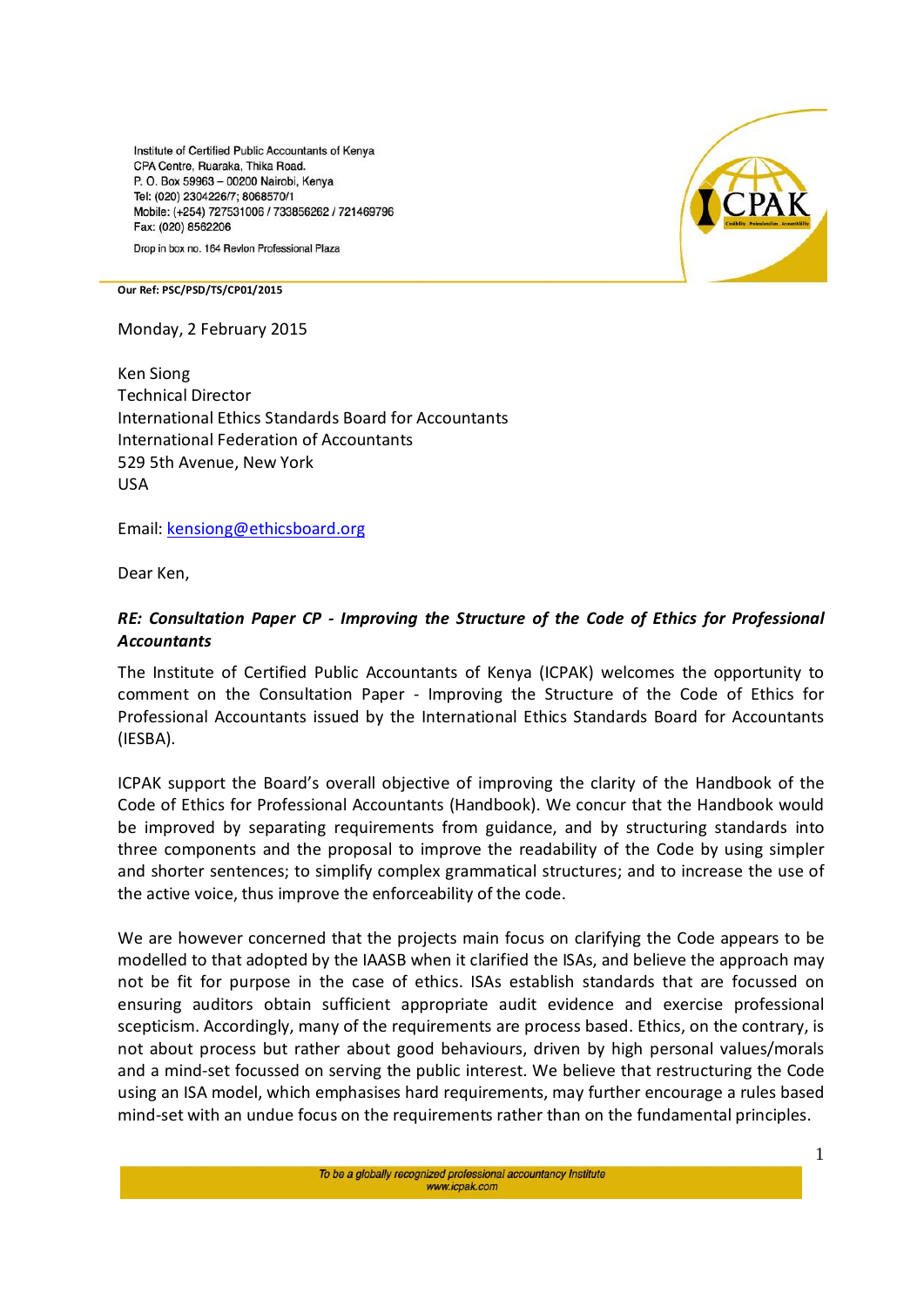Institute of Certified Public Accountants of Kenya CPA Centre, Ruaraka, Thika Road. P. O. Box 59963 - 00200 Nairobi, Kenya Tel: (020) 2304226/7; 8068570/1 Mobile: (+254) 727531006 / 733856262 / 721469796 Fax: (020) 8562206





**Our Ref: PSC/PSD/TS/CP01/2015**

We therefore urge IESBA to prioritise clarifying and emphasising the fundamental ethical principles and thereafter consider how the Code can be improved to seek to ensure that professional accountants have the right ethical 'mind-set' and that any structural changes to the Code should retain the conceptual framework approach.

If the Board decide to proceed with the proposals, our comments and detailed responses to the questions for respondents as set out in the consultation paper are detailed hereafter.

Should you require any additional information, please contact the undersigned on icpak@icpak.com or nixon.omindi@icpak.com.

Yours Sincerely,

Nixon Omindi **For Professional Standards Committee**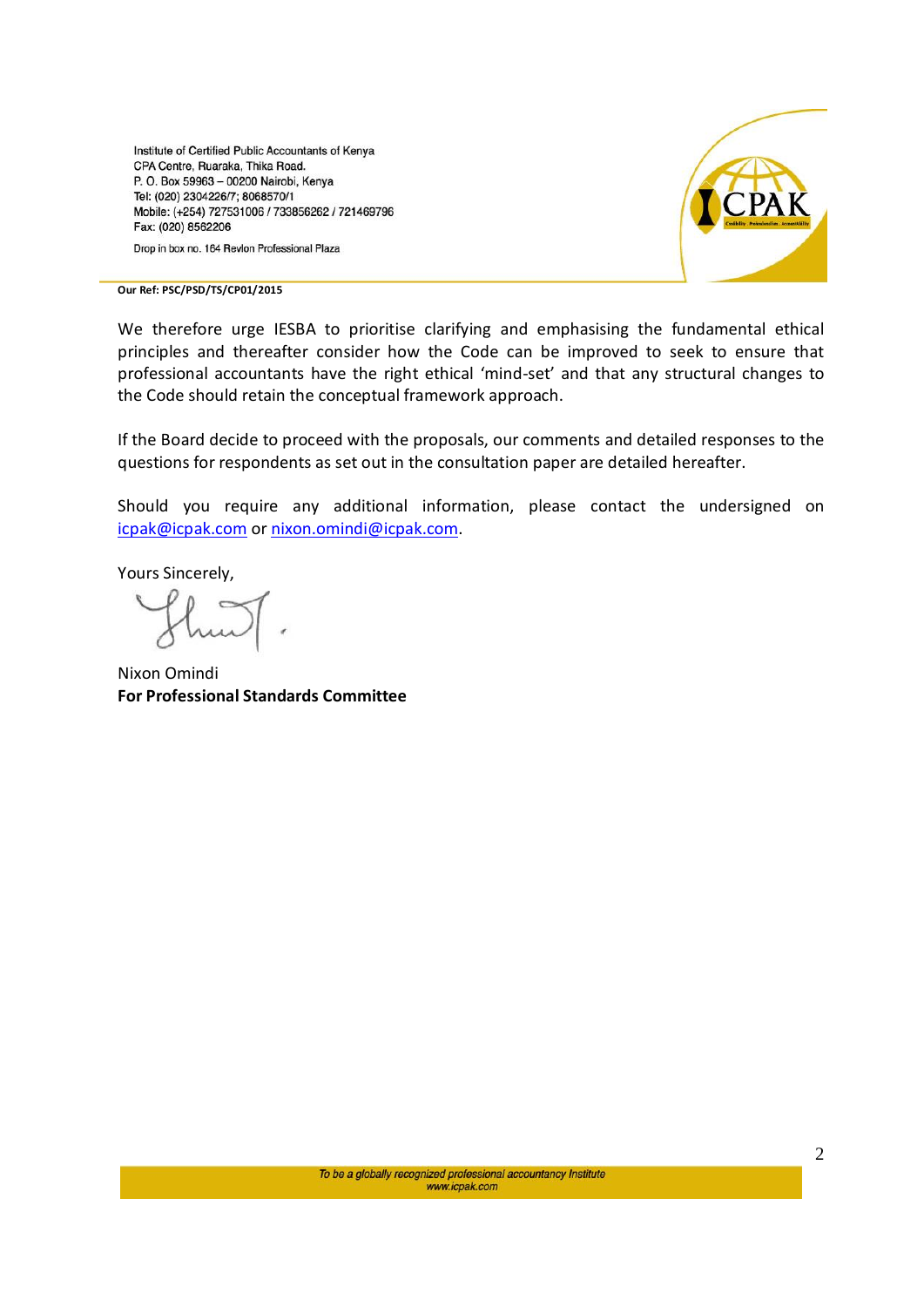*RE: Consultation Paper CP - Improving the Structure of the Code of Ethics for Professional Accountants*

## **Questions for Respondents**

### **Distinguishing Requirements from Guidance**

1. Do you believe that the approach outlined in this Consultation Paper, as reflected in the Illustrative Examples, would be likely to achieve IESBA's objective of making the Code more understandable? If not, why not and what other approaches might be taken?

*We agree that it is necessary to distinguish 'requirements' more clearly from the guidance as the current form of presentation is not very user friendly. However, we believe that the key focus should be on emphasising the principles. It needs to be clear that the requirements are*  intended to help support compliance with the principles, but complying with the *requirements should not be taken to mean necessarily that the principles have been complied with by default. Professional accountants need to evaluate circumstances with a principles based mind-set not a simple requirements/rules based mentality.*

2. Do you believe that the approach outlined in this Consultation Paper, as reflected in the Illustrative Examples would be likely to make the Code more capable of being adopted into laws and regulations, effectively implemented and consistently applied? If not, why not and what other approaches might be taken?

*The problem with rule based approach is the risk that ethical issues being evaluated on the basis of "is this specifically prohibited" rather than "is this appropriate". This in turn may undermine the principles based 'threats and safeguards' approach and may result in the professional accountant pursuing activities or relationships that reasonable and informed third parties would perceive as likely to compromise ethical principles. We therefore recommend that IESBA considers how the Code can be improved to seek to ensure that professional accountants have the right ethical 'mind-set' and we urge IESBA to prioritise clarifying and emphasising the fundamental ethical principles. It is particularly important that, in each of the sections that address threats to compliance with the principles, it is clear what the relevant principles are and that the overarching objective of the professional accountant should be to comply with those principles.* 

*In the consultation paper, IESBA identifies that it is "mindful of the importance of the conceptual framework approach which addresses threats to compliance with the fundamental principles rather than simply complying with rules" and that "any changes to the structure of the Code should retain the conceptual framework approach".*

### **Reorganization of the Code**

3. Do you have any comments on the suggestions as to the numbering and ordering of the content of the Code (including reversing the order of extant Part B and Part C), as set out in paragraph 20 of the Consultation Paper?

*We welcome the indicative rearrangement of parts, especially the proposal to have independence requirements in parts IV and V.*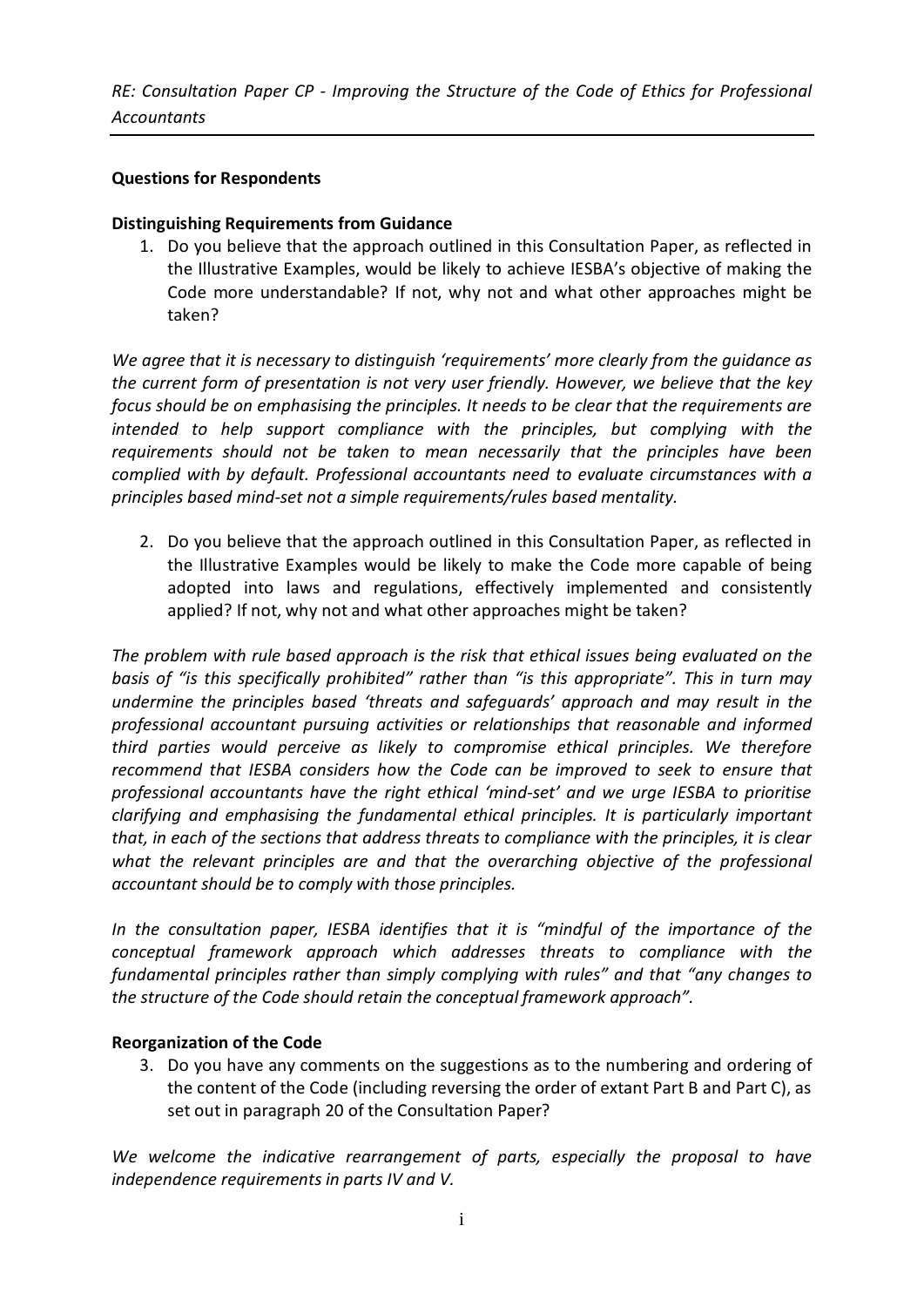4. Do you believe that issuing the provisions in the Code as separate standards or rebranding the Code, for example as International Standards on Ethics, would achieve benefits such as improving the visibility or enforceability of the Code?

*We do not believe that rebranding is necessary for the Code. We however do not have an issue with issuing the provisions of the Code as separate standards so as to align them with the approach used by other standards setters, we question the value that this separation will have on improving the transparency of changes made to sections of the Code and application thereto. Most issues in the code are linked and the proposal for standalone standards may pose significant challenges to the Board. See comment our comment to question 3 above.*

### **Use of Language**

5. Do you believe that the suggestions as to use of language, as reflected in the Illustrative Examples, are helpful? If not, why not?

*We support the objective to enhance the readability and clarity of the Code and to consider how the use of language could be improved. However, we do not agree that it is appropriate for the term "audit" to be deemed to include "review engagement" for the purpose of particular sections where considerations are essentially the same (e.g. in relation to independence). This could be resolved other than by creating a duplicative new section only for review engagements; for example, by establishing upfront that the material in the common section is relevant to both audit and review engagements unless stated otherwise and then just using the term "engagement" rather than "audit".*

# **Identification of a Firm's or Individual Professional Accountant's Responsibility**

6. Do you consider it is necessary to clarify responsibility in the Code? If so, do you consider that the illustrative approach to responsibility is an appropriate means to enhance the usability and enforceability of the Code? If not, what other approach would you recommend?

*We agree that to achieve consistent application of the supporting requirements/provisions within the Code it is essential to be clear to whom they each apply. We agree that the code should be sufficiently flexible to accommodate different circumstances that firms need to take into account when prescribing the specific responsibility of individuals within the firm for actions related to independence, while taking cognisance of the provisions of ISQC1.*

7. Do you find the examples of responsible individuals illustrated in paragraph 33 useful?

*ICPAK holds the view that professional accountants –whether in business of public practice understands all relevant standards (e.g., ethical standards, quality control standards, or accounting and auditing standards) and that cross referencing between the standards is*